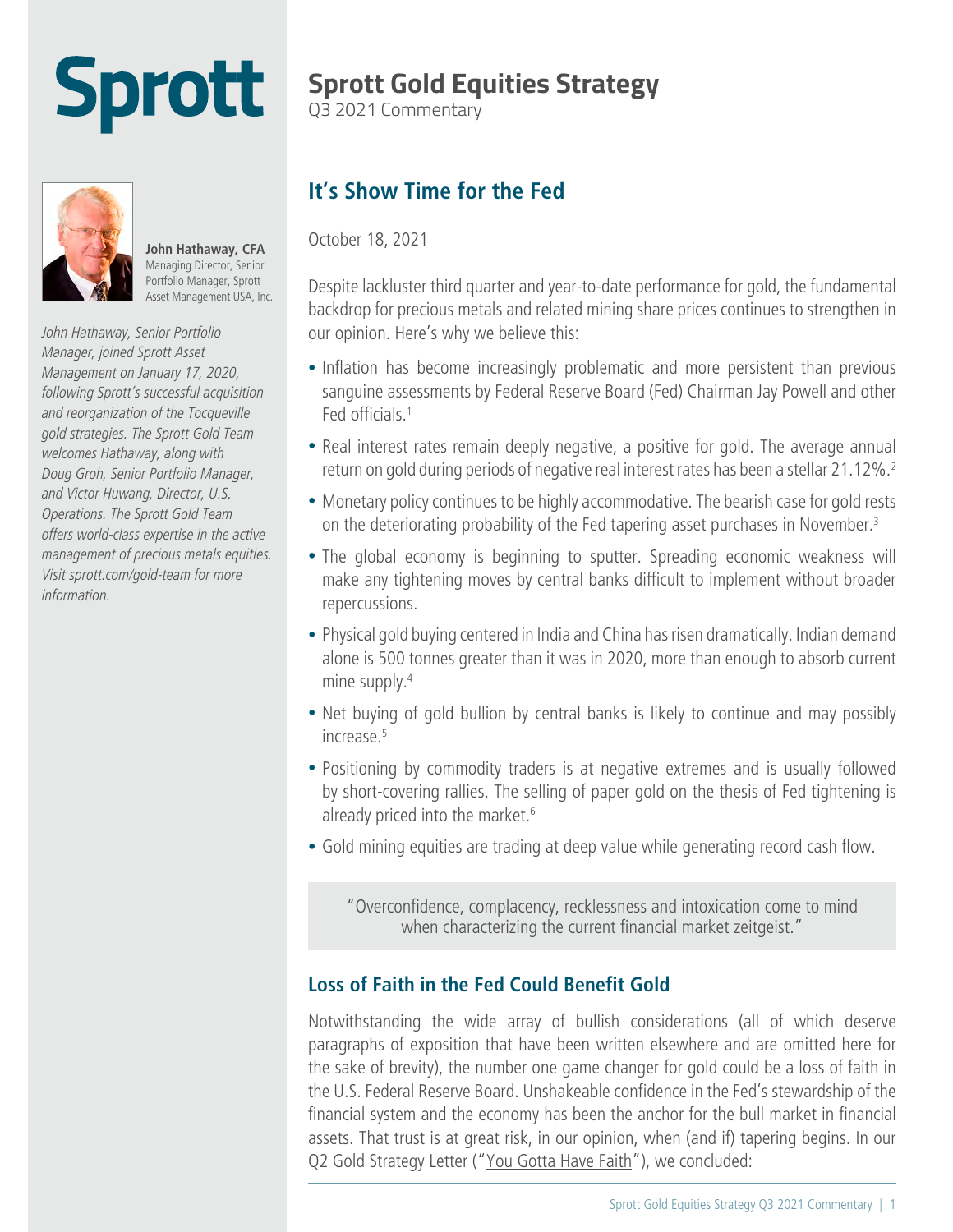Q3 2021 Commentary

"Faith in the Fed's omniscience is convenient to the investment consensus because it underpins the extraordinary overvaluation of financial assets. The relationship between overvalued financial assets and belief in an all-knowing Fed is symbiotic. Loss of that faith for heavily sedated markets would lead to losses of trillions of dollars in the world of financial assets."

The fourth quarter of 2021 poses a moment of truth for the Fed. If the Fed reacts to persistently hot inflation readings with tough talk but no action, its credibility may wither. If the tapering promised for November triggers falling stock and bond prices, a very likely event in our opinion, the Fed will take the blame, also damaging its credibility. Moreover, will persistent tapering be enough to tamp down intransigent inflation? Any of these possibilities would diminish investor trust.

#### **The Fed's Game of Chicken**

Chairman Powell also knows that the Fed cannot afford to reverse course as quickly as in 2018 — when it attempted balance sheet normalization and rate hikes — without again embarrassing the institution. Therefore, the Fed may this time stick to its guns and attempt to ride out market adversity, an unpopular decision, especially if the already weakening economy slows further. The Fed can only lose the upcoming game of chicken and it will be interesting to see how it narrates its way out of this predicament. The question is, how much market and economic damage precedes the inevitable pivot?

Overconfidence, complacency, recklessness and intoxication come to mind when characterizing the current financial market zeitgeist. Market positioning for an abrupt loss of confidence in the mechanism inflating the bubble is almost non-existent, in our opinion. Sobriety is scarce and denial of risk is commonplace. As noted by Michael Solomon in a recent investor letter:

"A survey reported by Bloomberg [see Appendix A] confirms the absurdity and lack of rationality that we perceive in much of the market's behavior. In that survey, 59% of members of Gen Z (defined as 9 to 24-year-olds) confessed to being drunk when they trade. Of all investors surveyed, 32% admit to having traded when intoxicated." (Source: Marlin Sams Fund, LP 10/1/2021)

We believe gold mining stocks represent huge upside leverage to a potential loss of confidence. Downside risk is low because of their deeply discounted valuations. Figures 1-3 demonstrate the compelling absolute and relative value offered by gold mining shares as well as the asymmetric risk/reward proposition they represent:



#### **Figure 1. EV/EBITDA: Gold Mining Equities vs. S&P 500** (2011-2021)

Source: Bloomberg as of 9/30/2021. Gold mining equities are represented by the NYSE Arca Gold Miners Index (GDM). Reflects the Enterprise Value (Market Capitalization plus Total Debt less Cash) to estimates of forward EBITDA compiled by Bloomberg. Higher figures reflect companies are trading at a higher premium relative to their earnings. You cannot invest directly in an index. Past performance is no guarantee of future results.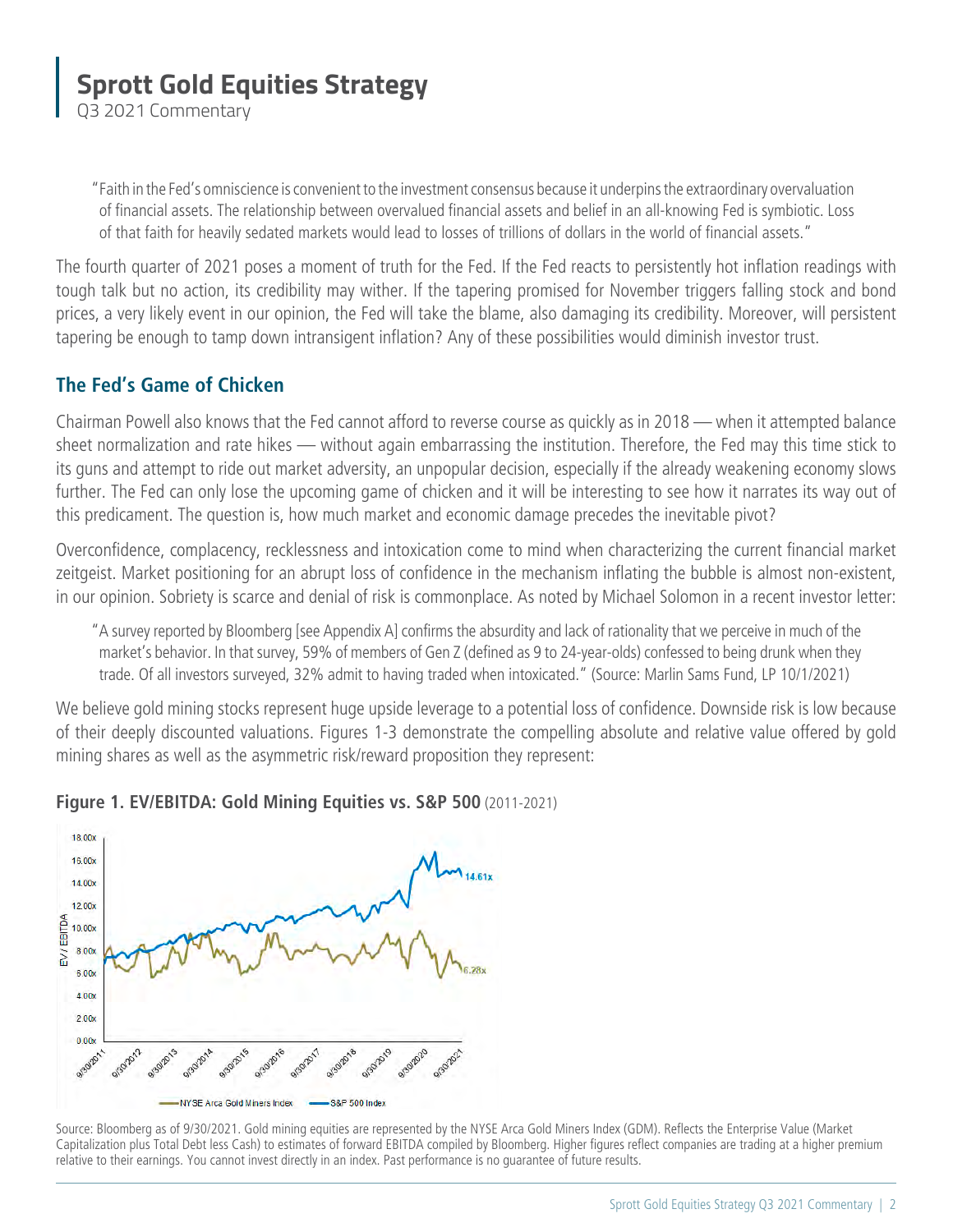Q3 2021 Commentary

#### **Figure 2. Gold Miners Showing Superior Metrics to S&P 500**

Valuations and Fundamentals: Gold Mining Equities vs. S&P 500 as of 9/30/2021

|                      | <b>Gold Miners (GDM)</b> | <b>S&amp;P 500</b> | <b>Comments</b>                 |
|----------------------|--------------------------|--------------------|---------------------------------|
| EV/EBITDA            | 6.30x                    | 14.61x             | GDM trading at $\sim$ 40%       |
| Free Cash Flow Yield | 7.33%                    | 3.37%              | $GDM > 2x$ free cash flow yield |
| Return on Capital    | 10.36%                   | 8.50%              | GDM $\sim$ 25% higher           |
| Net Debt/EBITDA      | 0.14%                    | 1.11%              | GDM $\sim$ 10% as levered       |
| Profit Margin        | 17.96%                   | 13.28%             | GDM 35% higher                  |

Source: Bloomberg as of 9/30/2021. Gold mining equities are represented by the NYSE Arca Gold Miners Index (GDM). See definitions on page 5. You cannot invest directly in an index. Past performance is no guarantee of future results.

#### **Figure 3. Gold Miners Offer Higher Dividend Yields than the S&P 500**

Dividend Yield: Gold Mining Equities vs. S&P 500 (2011-2021)



Source: Bloomberg as of 9/30/2021. Gold mining equities are represented by the NYSE Arca Gold Miners Index (GDM). You cannot invest directly in an index. Past performance is no guarantee of future results.

#### **A Near Perfect Environment for Gold and Gold Miners?**

Since mid-June, gold and related mining stocks have been over-sold, shorted or ignored. The bearish thesis for gold and gold mining stocks has been that the Fed will slay inflation by "tapering" asset purchases, in stark contrast to their general dovishness over the past several economic cycles.

Now the rubber hits the road; **the bear case for gold depends on the following fantasies:**

- **Tapering is different than raising interest rates.** Our Counter: They're the same thing — both restrictive monetary policies are designed to accomplish similar outcomes.
- **The global economy can withstand a small increase in borrowing costs.** Our Counter: It can't. Excessive leverage will result in spreading defaults of marginal borrowers.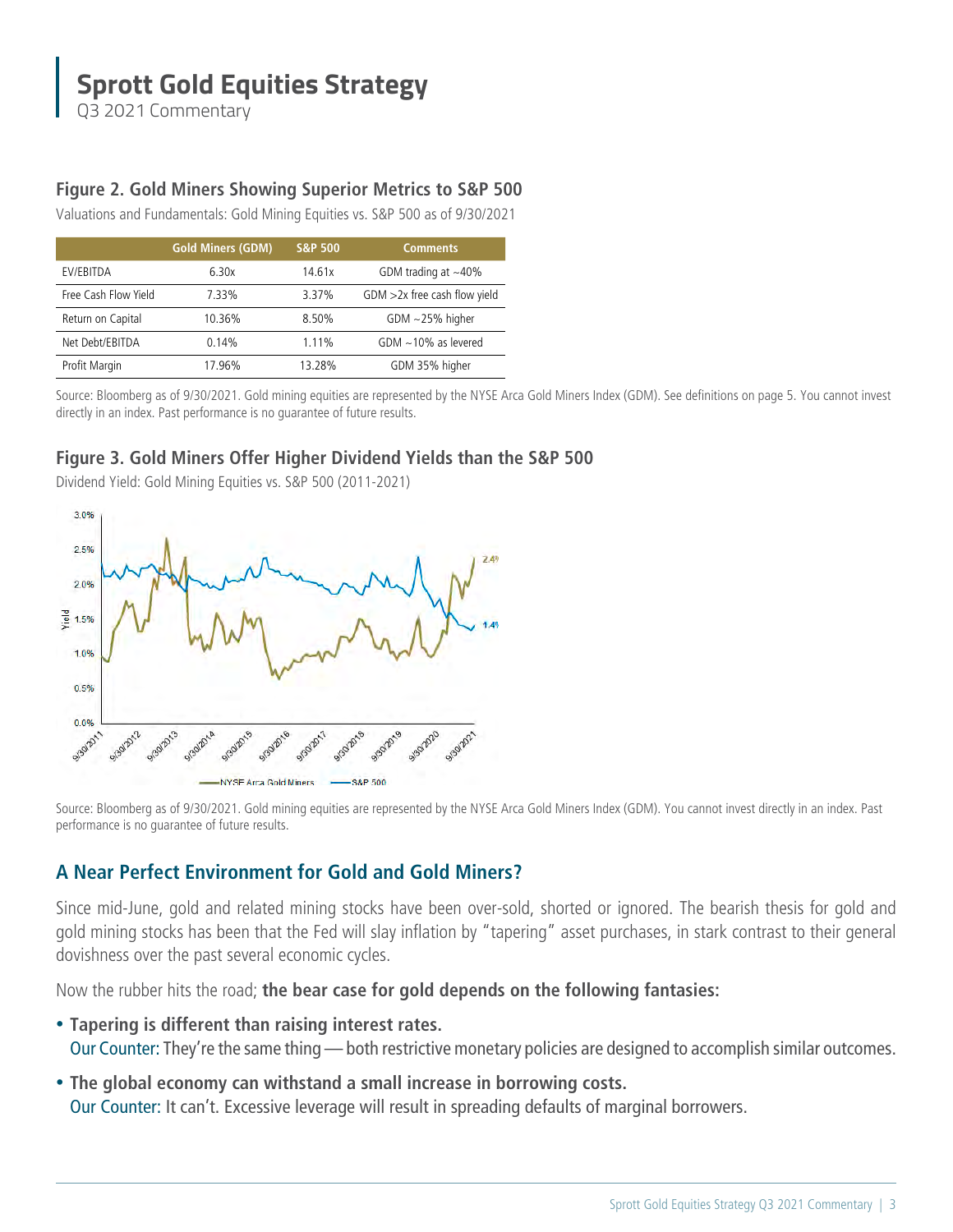Q3 2021 Commentary

#### • **A 2022 slowdown is not in the cards.**

 Our Counter: It is. Multiple signs of weakness are already showing up, including weak employment reports, poor consumer sentiment and negative China Caixin Manufacturing PMI (purchasing manager's index).

• **Nosebleed financial asset valuations are impervious to rising interest rates.** Our Counter: They're not. There are plenty of signs of market averages topping.

#### • **Inflation is transitory.**

Our Counter: Evidence is increasing that it is intransigent and unlikely to be stemmed by tapering.

In our opinion, the number one reason for disinterest in gold has been the seemingly endless equity bull market. However, it would seem that things can hardly get better for equity bulls. The rosy economic outlook, super easy monetary policy and bullish crowd psychology are not immutable. Odds suggest that future changes are more likely to be negative at the margin than positive.

As noted by Bob Farrell, "Exponential rapidly rising or falling markets usually go further than you think, but they do not correct by going sideways." Risks unperceived at market peaks can begin to multiply faster than investors can react. An unraveling of the current speculative euphoria, at a time when precious metals fundamentals have rarely been more solid, would constitute a near perfect environment for gold and gold miners.

Expectations for rising interest rates seem to be moving into high gear (see [Cornerstone Macro\)](https://www.sprott.com/insights/sprott-gold-report-its-show-time-for-the-fed/#Cornerstonemacro). Somehow, these expectations are deemed to be harmful to gold but no threat to financial asset valuations in general. Perhaps this inconsistency can be explained (1) by the consensus belief that economic growth and strong earnings will be sufficient to offset the damage from rising rates and (2) that interest rates will rise just enough to put a lid on inflation but not economic growth and thereby render more draconian monetary tightening unnecessary. To us, this view ignores the yawning mismatch between the incremental supply of deficit-driven Treasuries and the lack of demand at ultra-low interest rates. As recently noted by Macromavens (10/12/2021):

"The point being that, as troubling as the recent backup in rates has been, it is FAR worse than surface-scanning investors dare imagine. **The fact that \$20 billion in foreign purchases, \$38B in bank purchases, \$8B in spec buying (and \$40B in purchases by the Fed!) — which annualize to roughly \$2.8 trillion in Treasury demand — failed to arrest the backup in rates** (much less send them tumbling downward) **SHOULD send ice cold shivers down the market's spine.** For, unless one imagines that the pace of Treasury issuance is about to slow big time, (and that requires one hell of an imagination!) **the recent action in the Treasury market reveals how impossible our financing situation has become."**

Precisely. The financial markets have not taken into account the magnitude of supply or the distortion of interest rate price discovery caused by quantitative easing. The impending attempt at balance sheet normalization could prove far more disturbing to financial markets than the failed 2018 episode.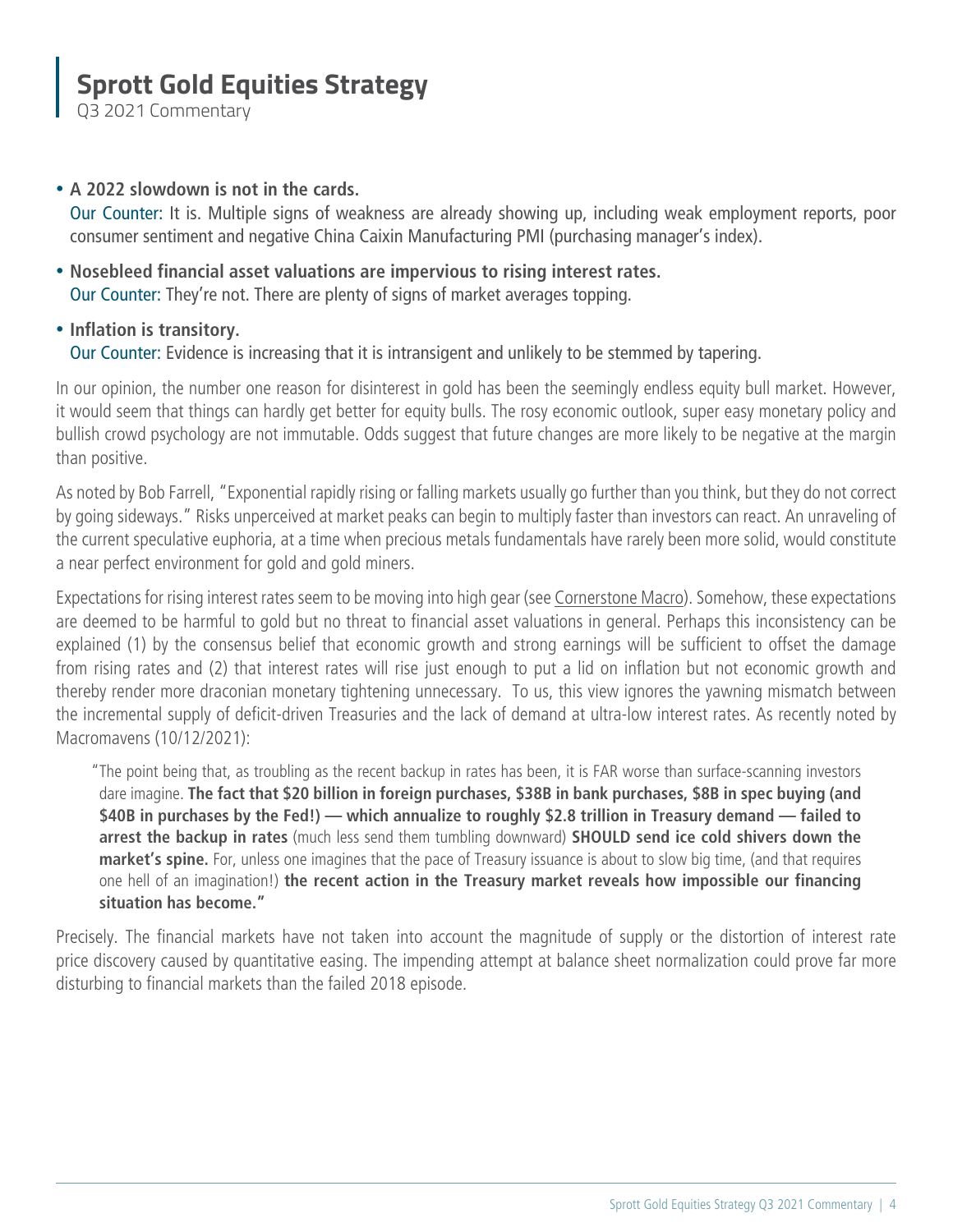Q3 2021 Commentary

#### **Appendix A**

#### **[Amid "Gamification" Concerns, Nearly 6 in 10 Gen Z Investors Admit to Trading While Drunk](https://www.marketwatch.com/story/more-than-half-of-gen-z-investors-admit-to-trading-while-drunk-11629382517)**

#### By Weston Blasi, (MarketWatch) Bloomberg 8.27.2021

**Overview:** According to a new survey, 59% of Gen Z traders claim to have bought or sold an investment while inebriated. Should you have to pass a breathalyzer to make trades on Robinhood (HOOD) or Charles Schwab (SCHW)? According to a new survey from consumer finance website MagnifyMoney, 32% of U.S. investors say they have made trades while drunk. Gen Zers fell into the trap most of any generation with 59% confessing to drunk trading — just 9% of baby boomers admitted to drunk trading.

#### **Cornerstone Macro**

#### **Rate Hike Expectations are Rising**

Quote from: Roberto Perli, Partner, Head of Global Policy, Cornerstone Macro

"This view is getting more and more traction in the market, and unfortunately is getting more and more likely. A big reason is that it's hard for Powell to manage the hawks in the FOMC when he is in limbo. By delaying his renomination, the Admin is also making a big policy error."

#### **Figure 2 Definitions**

EV/EBITDA: Enterprise Value (Market Capitalization plus Total Debt less Cash) to estimates of forward EBITDA compiled by Bloomberg. Higher figures reflect companies are trading at a higher valuation premium relative to their earnings. Free Cash Flow Yield: Operating Cash Flow less Capital Expenditure less Net Working Capital divided by the current stock price. Higher free cash flow yields reflect companies are generating greater amounts of cash flow relative to their share price. Return on Capital: measured by adjusted net income divided by total capital (total investment of shareholders and debt holders). Higher return on capital reflects that companies are better at turning outside investment into profits. Net Debt/EBITDA reflects total debt less cash divided by estimates of forward EBITDA compiled by Bloomberg. Companies with lower figures reflect lower leverage and debt as a percent of earnings. Profit Margin reflects forward estimates of net income divided by forward estimates of revenue, compiled by Bloomberg. Higher figures reflect companies are able to generate more earnings as a percent of top line sales, an indication of operating efficiency and expense management.